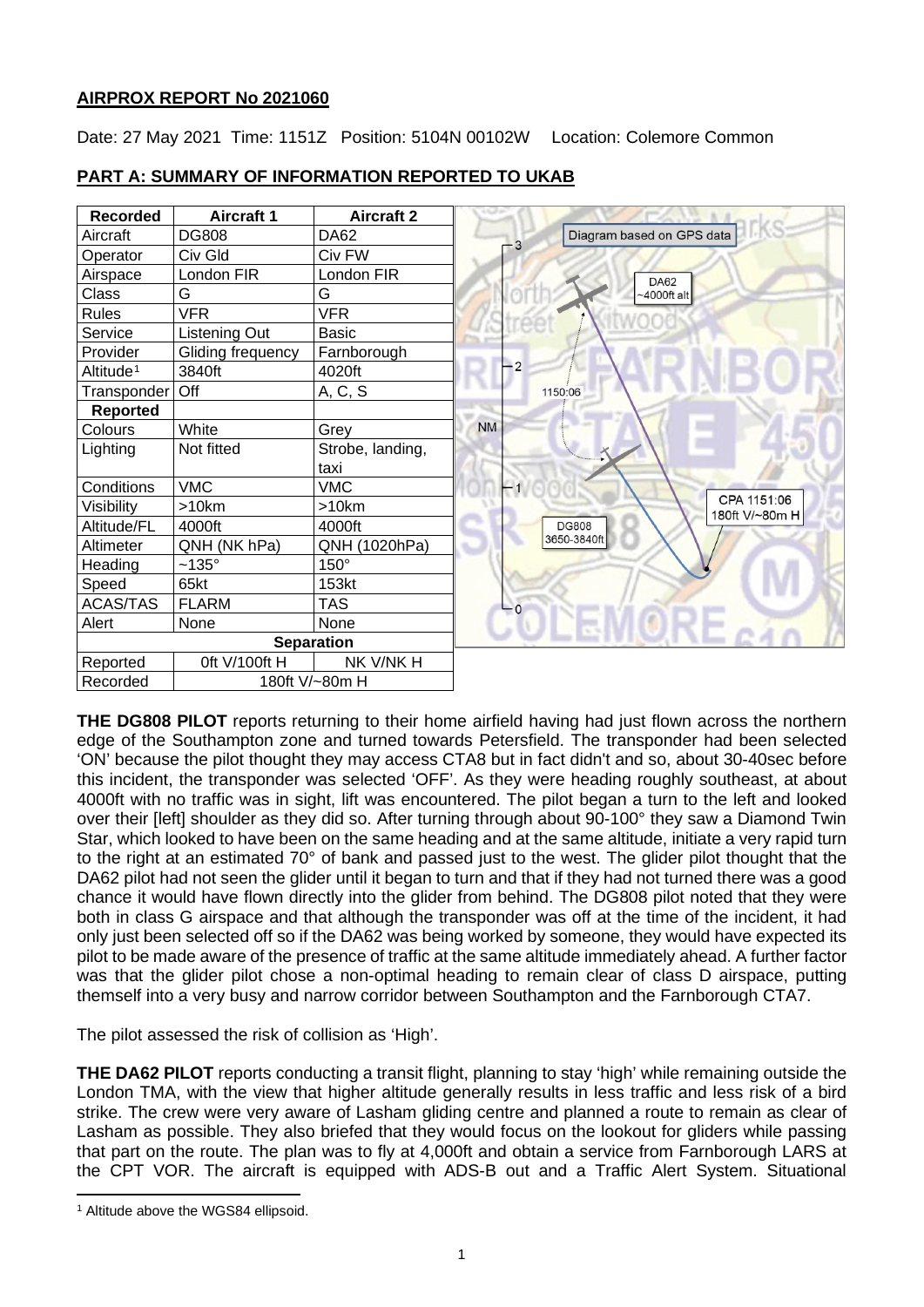awareness on the day was good, with other aircraft showing on the TAS screen that could be identified with the R/T communication with Farnborough. They were aware many gliders are non-transponding and do not show up on the screen, such that they keep an extra lookout in areas of glider activity. The Farnborough LARS frequency was very busy with Farnborough advising of previous traffic and keeping a lookout for those. The crew were advised of and became visual with other glider traffic. Knowing the area was popular with gliders and other traffic, all aircraft lights were on. The DA62 pilot had visual contact with the [Airprox] glider in the 1 o'clock position about 2 minutes prior to the airprox although they did not recall Farnborough advising about that traffic; the frequency was exceptionally busy. The pilot recalled thinking that if the controller did advise, they would report traffic sighted immediately. In the meantime, the crew discussed their course of action. The immediate concern was that they had no way of knowing what action the glider pilot would take next. It appeared to be flying straight and level and not making any turning manoeuvres. It did not appear on the TAS screen, and thus they were unsure if it was FLARM equipped or not. If it was FLARM equipped but not showing on the screen for other reasons, it was hoped at the very least the ADS-B out would alert the glider pilot to their presence. They discussed descending, as the one move a glider would avoid doing. However, they concluded they should take no action that risked losing visual contact with the glider, would assume the glider pilot was unaware of them and aim to keep visual contact until clear. The DA62 pilot initiated a heading change to the right to overtake the glider on the right side whilst keeping the glider in sight. The aircraft was manually flown with autopilot disconnected in anticipation of any avoiding action that might be required. At exactly the time the heading change to the right was initiated, the glider pilot initiated a 180º turn to the left. When this was seen the DA62 pilot turned harder to the right at 90º from the previous heading. Within seconds the glider passed off the left wing at a similar level. It was very difficult to determine the distance between aircraft at that moment, but this was the closest the DA62 pilot had ever come to another aircraft in the sky. The entire incident was over in a matter of seconds. The DA62 pilot noted that it appeared the glider was either not equipped with or not using any enhanced awareness system that would have alerted them to another aircraft. The DA62 was equipped with the latest transponder specifications including ADS-B, with everything functioning as it should, which would have greatly enhanced the situation for all pilots if traffic systems were in use. Where gliders are sharing airspace with powered aircraft, especially in a section of airspace within tight boundaries of controlled airspace such that VFR powered aircraft routing north-south are funnelled into a tight space, the use of traffic reporting system on gliders should be mandatory.

The pilot assessed the risk of collision as 'High'.

**THE FARNBOROUGH CONTROLLER** reports that he was informed that [the DA62 pilot] had retrospectively filed an Airprox [that occurred] whilst [they were] on the Farnborough frequency. Nothing was said on frequency at the time and the controller had no recollection of the event.

### **Factual Background**

The weather at Farnborough was recorded as follows:

TAF EGLF 271105Z 2712/2721 23003KT 9999 SCT040= METAR EGLF 271150Z AUTO 35004KT 320V030 9999 NCD 17/07 Q1020=

#### **Analysis and Investigation**

### **NATS Ltd**

[DA62] was working Farnborough LARS West on a Basic Service. Approximately 5nm South of Lasham, the Controller called traffic information to [DA62] on glider indicating a similar level to [DA62]:

*11:49:41 - Radar – "Two Uniform Tango there's glider traffic ahead of you about er 2 miles similar track to yourself slow moving erm and same altitude keep a lookout" 11:49:49 –* [DA62] *– "Er yeah, thanks very much Two Uniform Tango"*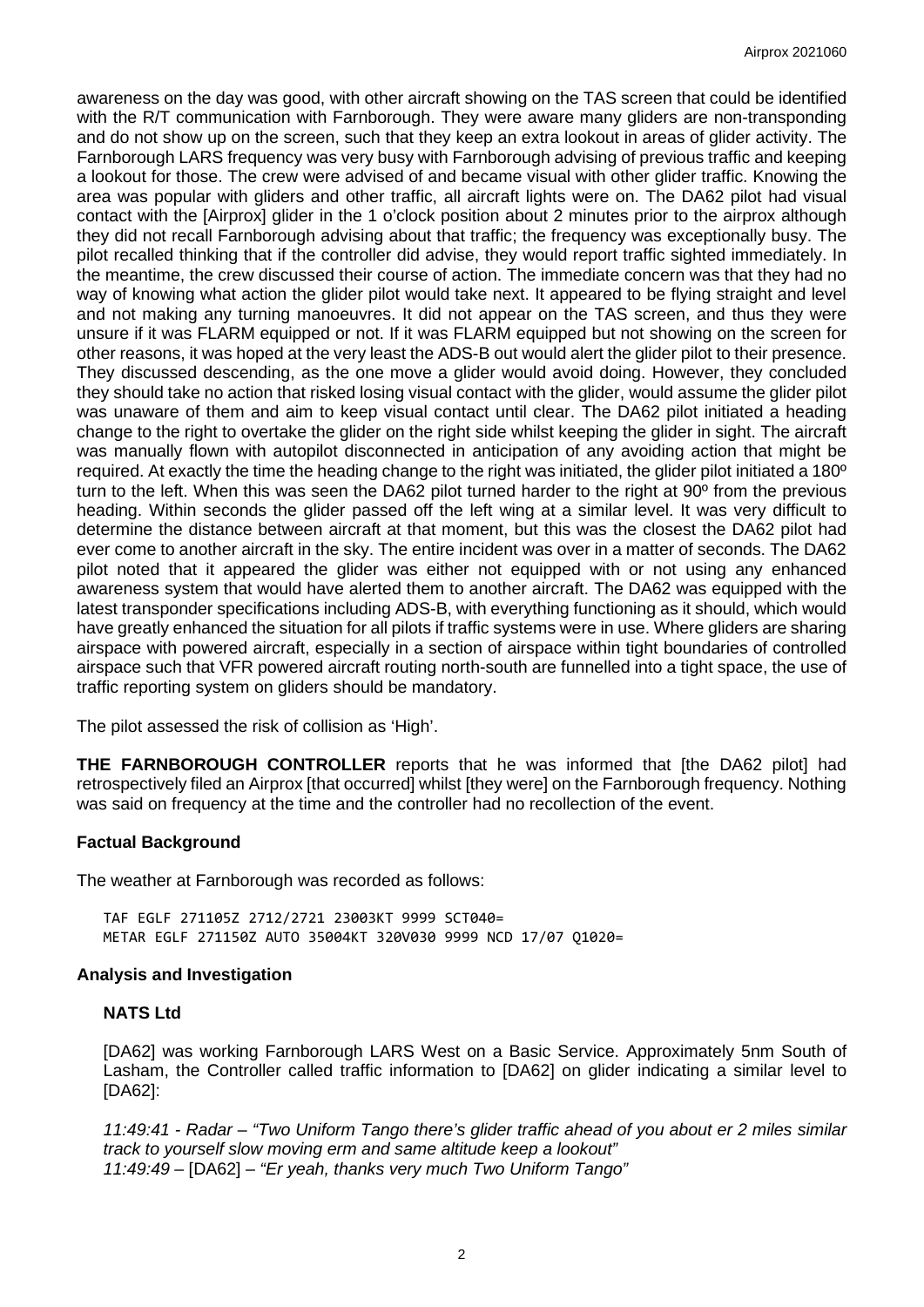

The traffic (wearing a SDG conspicuity squawk) was a glider, [DG808], working LARS West, however the level of [DG808] was not validated a verified due to them wearing a conspicuity squawk. The squawk of [DG808] dropped off radar before [DA62] came into proximity to them, however [DA62] reported visual with the called traffic by LARS West:

*11:50:28 –* [DA62] *– "er Farnborough Two November Golf Uniform Tango er we have that er traffic in sight on our right-hand side"*

*11:50:36 - Radar – "Two Uniform Tango Roger thank you"*





[DA62] continued on frequency for a further 90 seconds before requesting to leave the frequency. No mention was made on frequency by [DA62] of the proximity of another aircraft or an Airprox occurring.

It is believed that the Airprox occurred with [DG808] due to them indicating a similar altitude to and being in close proximity to [DA62], however there were other non-squawking aircraft in the vicinity of [DA62] who could also have been the aircraft the [DA62] had the Airprox with.

The radar and RT recordings were reviewed, and the controller was interviewed. Due to the length of time that had elapsed between the event and Farnborough being informed of the Airprox, the controller could not recall any details of the interaction between [DA62] and [DG808].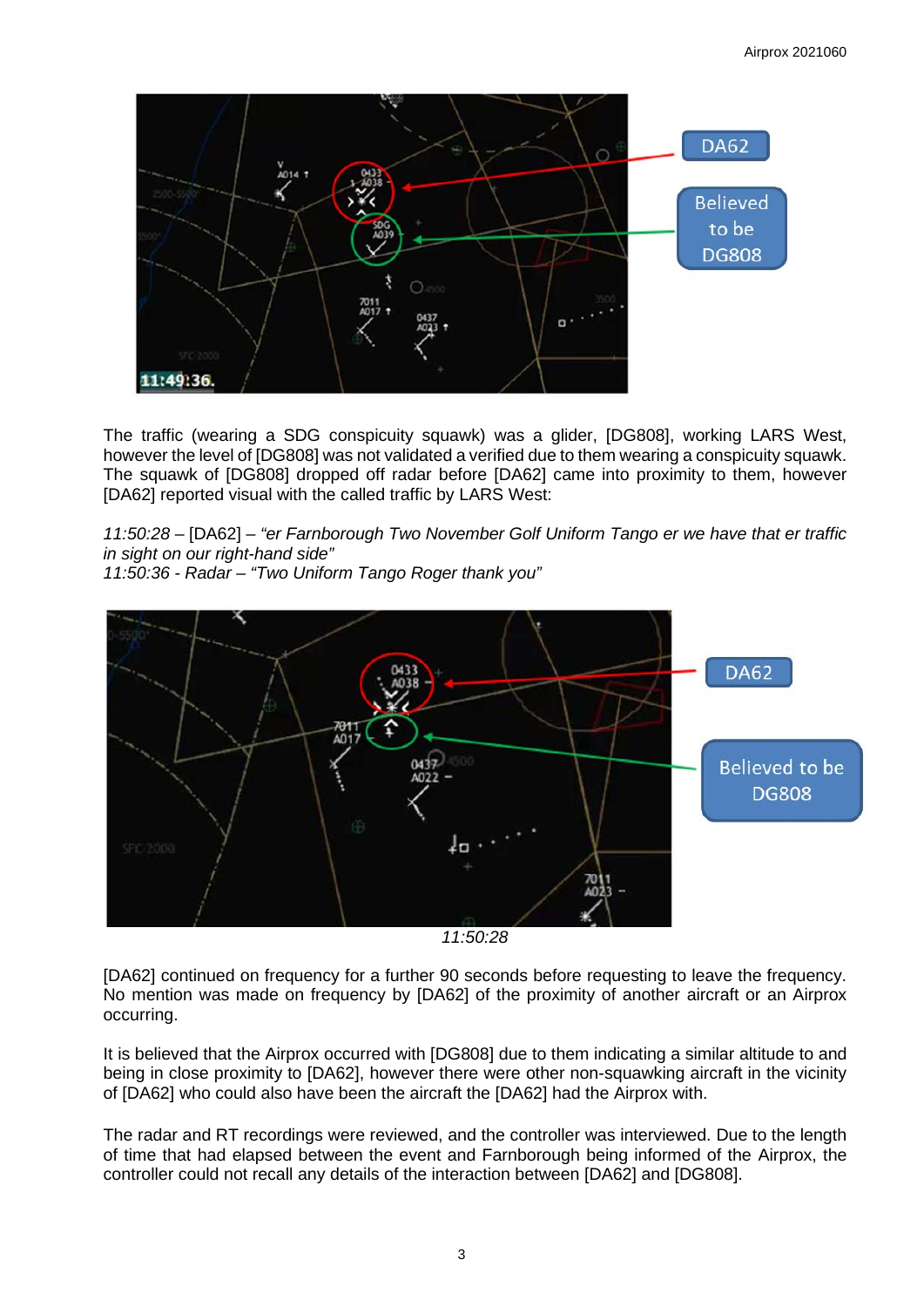An airprox occurred outside controller airspace between [DA62] and another aircraft that was believed to be glider [DG808]. Both aircraft were working Farnborough LARS West on a Basic service. The Controller observed [DA62] routing in close proximity to [DG808] so called generic traffic information to [DA62] on [DG808]. [DA62] acknowledged this and reported visual with the traffic.

# **UKAB Secretariat**

The DG808 and DA62 pilots shared an equal responsibility for collision avoidance and not to operate in such proximity to other aircraft as to create a collision hazard.<sup>[2](#page-3-0)</sup> If the incident geometry is considered as overtaking then the DG808 pilot had right of way and the DA62 pilot was required to keep out of the way of the other aircraft by altering course to the right. [3](#page-3-1) When an aircraft carries a serviceable SSR transponder, the pilot shall operate the transponder at all times during flight, regardless of whether the aircraft is within or outside airspace where SSR is used for ATS purposes, however, except for flight in airspace designated by the competent authority for mandatory operation of transponder, aircraft without sufficient electrical power supply are exempted from the requirement to operate the transponder at all times. $4$ 



Farnborough airspace: CTA7 Class D base 3500ft, CTA8 Class E+TMZ base 4500ft

<span id="page-3-0"></span><sup>2</sup> (UK) SERA.3205 Proximity.

<span id="page-3-1"></span><sup>3</sup> (UK) SERA.3210 Right-of-way (c)(3) Overtaking.

<span id="page-3-2"></span><sup>4</sup> (UK) SERA.13001.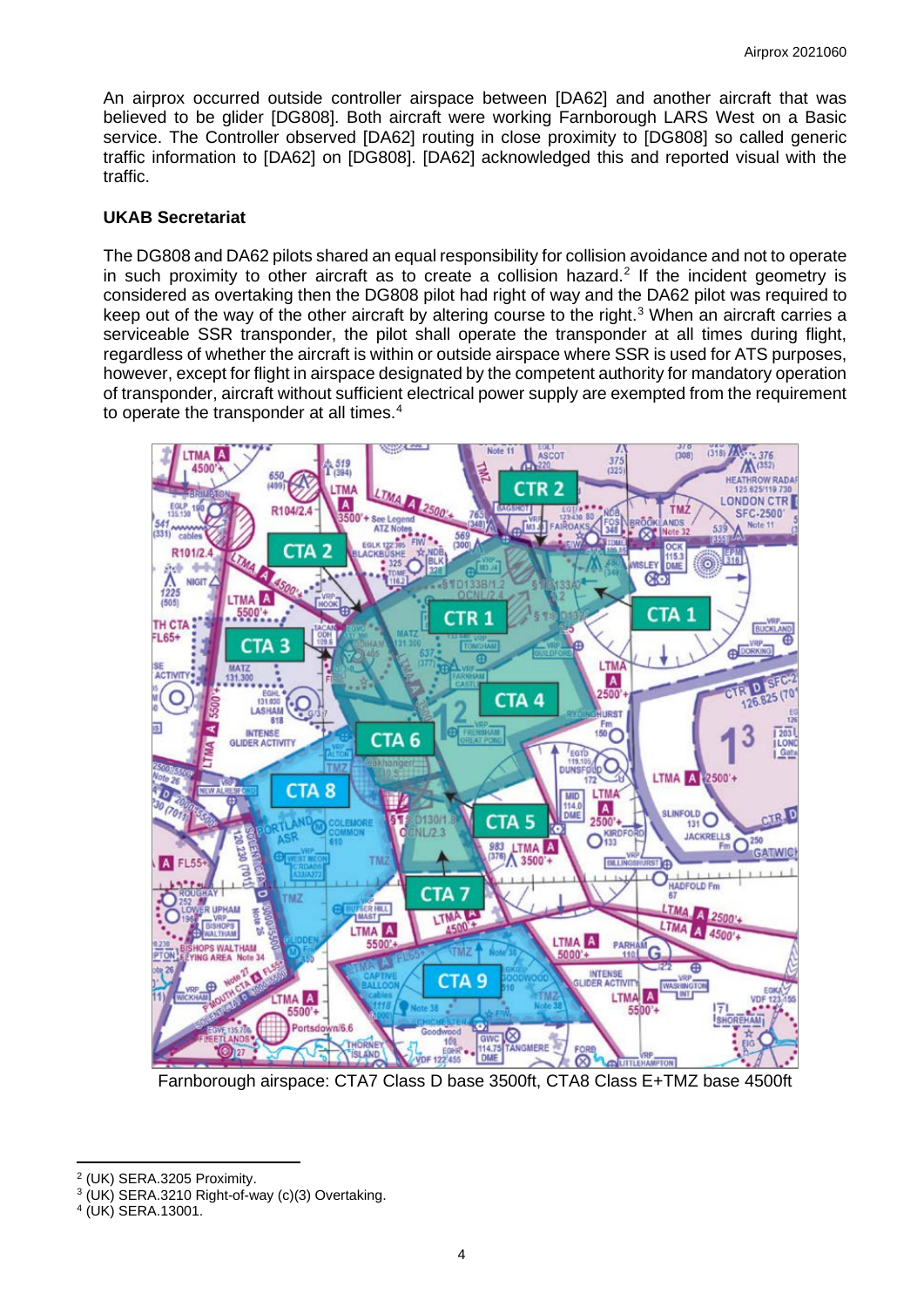# **Comments**

## **BGA**

Glider pilots are trained to avoid flying in the blind spots of other aircraft. Whilst it's good to read of the DA62 crew's awareness of gliders in this very busy area, a small course correction at an earlier stage would have avoided this incident altogether.

We encourage all glider pilots in gliders that are fitted with transponders to keep them selected on for as long as possible.

### **Summary**

An Airprox was reported when a DG808 and a DA62 flew into proximity near Colemore Common at 1151Z on Thursday 27<sup>th</sup> May 2021. Both pilots were operating under VFR in VMC, the DA62 pilot in receipt of a Basic Service from Farnborough and the DG808 pilot listening out on a gliding frequency.

### **PART B: SUMMARY OF THE BOARD'S DISCUSSIONS**

Information available consisted of reports from both pilots, radar photographs/video recordings, reports from the air traffic controllers involved and reports from the appropriate operating authorities. Relevant contributory factors mentioned during the Board's discussions are highlighted within the text in bold, with the numbers referring to the Contributory Factors table displayed in Part C.

Due to the exceptional circumstances presented by the coronavirus pandemic, this incident was assessed as part of a 'virtual' UK Airprox Board meeting where members provided a combination of written contributions and dial-in/VTC comments.

Board members first discussed ATC aspects of the Airprox and commended the Farnborough controller for passing Traffic Information to the DA62 pilot, whilst under a Basic Service (**CF1**). The NATS Ltd investigation established that Traffic Information was passed at a range of about 2NM and it appeared from the R/T transcript that the DA62 pilot achieved visual contact about 45sec later. With a closing speed of some 90kt, this indicated that the glider was seen at a range of slightly less than 1NM. Members agreed that it was for the overtaking DA62 pilot to keep clear of the glider (**CF2**) and felt that this could have been achieved with a small change of heading on being passed Traffic Information initially (**CF3**). The DA62 pilot had SA from the Traffic Information call and presumably initially from their TAS, at least until the glider pilot selected their transponder off, but that SA had not resulted in timely action (**CF4**) and as the range closed, the loss of transponder information from the glider meant that the DA62 TAS could not alert (**CF6**). Unfortunately, the glider pilot had no SA of the approaching DA62 (**CF5**) and did not see it until at about CPA, effectively a non-sighting (**CF8**). A gliding member updated the Board on the glider pilot's reasoning for selecting the transponder off; the pilot had a marginal glide to their home airfield and had to take non-optimal routing due to the airspace structure. The glider was fitted with a retractable engine and the pilot decided to preserve the remaining power to ensure engine start should their final glide prove insufficient. Members commended the DA62 crew for the degree of thought that had gone in to their transit plan but agreed that ultimately they had not taken action in a timely manner and had ultimately had to take avoiding action when the glider turned left into their flight path (**CF7**). The Board discussed the risk and agreed that although avoiding action was taken, the degree of separation at CPA was such that it was felt that safety had been much reduced (**CF9**).

# **PART C: ASSESSMENT OF CONTRIBUTORY FACTORS AND RISK**

#### Contributory Factors:

| 2021060                            |                    |                              |                           |  |  |  |
|------------------------------------|--------------------|------------------------------|---------------------------|--|--|--|
| Factor                             | <b>Description</b> | <b>ECCAIRS Amplification</b> | <b>UKAB Amplification</b> |  |  |  |
| <b>Ground Elements</b>             |                    |                              |                           |  |  |  |
| • Situational Awareness and Action |                    |                              |                           |  |  |  |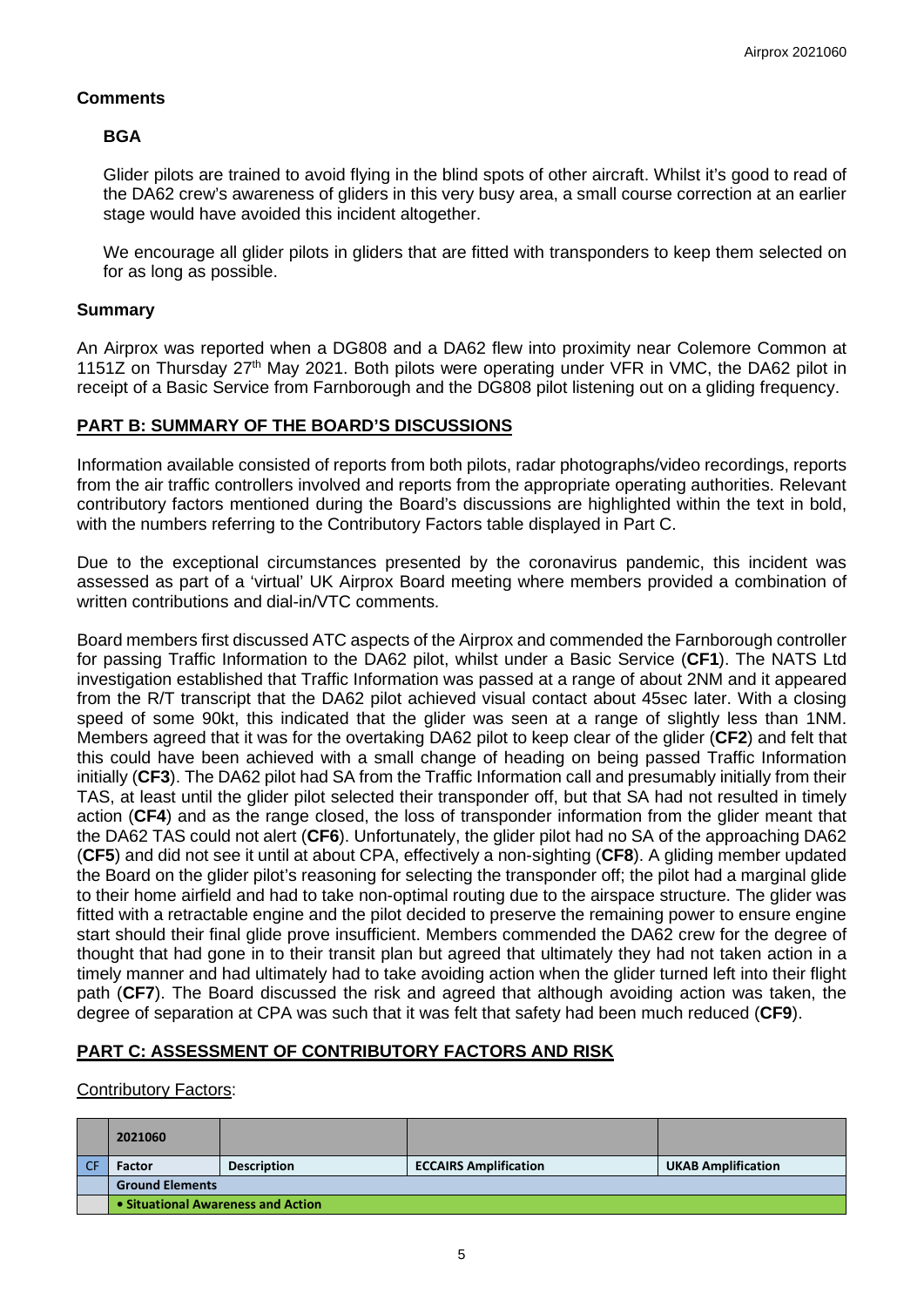| 1 | Contextual                                                      | Flight Information<br>ANS<br>Provision                                                                                                                                              | Provision of ANS flight information                                                                                         | The ATCO/FISO was not<br>required to monitor the flight<br>under a Basic Service    |  |  |  |  |  |
|---|-----------------------------------------------------------------|-------------------------------------------------------------------------------------------------------------------------------------------------------------------------------------|-----------------------------------------------------------------------------------------------------------------------------|-------------------------------------------------------------------------------------|--|--|--|--|--|
|   | <b>Flight Elements</b>                                          |                                                                                                                                                                                     |                                                                                                                             |                                                                                     |  |  |  |  |  |
|   | • Regulations, Processes, Procedures and Compliance             |                                                                                                                                                                                     |                                                                                                                             |                                                                                     |  |  |  |  |  |
| 2 | <b>Human Factors</b>                                            | • Use of policy/Procedures                                                                                                                                                          | Events involving the use of the relevant<br>policy or procedures by flight crew                                             | Regulations and/or<br>procedures not complied with                                  |  |  |  |  |  |
|   | <b>. Tactical Planning and Execution</b>                        |                                                                                                                                                                                     |                                                                                                                             |                                                                                     |  |  |  |  |  |
| 3 | <b>Human Factors</b>                                            | • Insufficient Decision/Plan                                                                                                                                                        | Events involving flight crew not making a<br>sufficiently detailed decision or plan to<br>meet the needs of the situation   | Inadequate plan adaption                                                            |  |  |  |  |  |
|   | • Situational Awareness of the Conflicting Aircraft and Action  |                                                                                                                                                                                     |                                                                                                                             |                                                                                     |  |  |  |  |  |
| 4 | • Lack of Action<br><b>Human Factors</b>                        |                                                                                                                                                                                     | Events involving flight crew not taking<br>any action at all when they should have<br>done so                               | Pilot flew close enough to<br>cause concern despite<br><b>Situational Awareness</b> |  |  |  |  |  |
| 5 | Contextual                                                      | • Situational Awareness and<br><b>Sensory Events</b>                                                                                                                                | Events involving a flight crew's<br>awareness and perception of situations                                                  | Pilot had no, late or only<br>generic, Situational<br>Awareness                     |  |  |  |  |  |
|   | <b>• Electronic Warning System Operation and Compliance</b>     |                                                                                                                                                                                     |                                                                                                                             |                                                                                     |  |  |  |  |  |
| 6 | Technical                                                       | An event involving the system which<br>provides information to determine<br>• ACAS/TCAS System Failure<br>aircraft position and is primarily<br>independent of ground installations |                                                                                                                             | Incompatible CWS equipment                                                          |  |  |  |  |  |
|   | • See and Avoid                                                 |                                                                                                                                                                                     |                                                                                                                             |                                                                                     |  |  |  |  |  |
| 7 | • Lack of Individual Risk<br><b>Human Factors</b><br>Perception |                                                                                                                                                                                     | Events involving flight crew not fully<br>appreciating the risk of a particular<br>course of action                         | Pilot flew close enough to<br>cause concern                                         |  |  |  |  |  |
| 8 | • Monitoring of Other<br><b>Human Factors</b><br>Aircraft       |                                                                                                                                                                                     | Events involving flight crew not fully<br>monitoring another aircraft                                                       | Non-sighting or effectively a<br>non-sighting by one or both<br>pilots              |  |  |  |  |  |
|   | • Outcome Events                                                |                                                                                                                                                                                     |                                                                                                                             |                                                                                     |  |  |  |  |  |
| 9 | Contextual                                                      | • Near Airborne Collision with<br>Aircraft                                                                                                                                          | An event involving a near collision by an<br>aircraft with an aircraft, balloon, dirigible<br>or other piloted air vehicles |                                                                                     |  |  |  |  |  |

Degree of Risk: B.

Recommendation: Nil.

#### Safety Barrier Assessment<sup>[5](#page-5-0)</sup>

In assessing the effectiveness of the safety barriers associated with this incident, the Board concluded that the key factors had been that:

## **Ground Elements:**

**Electronic Warning System Operation and Compliance** were assessed as **not used** because the DA62 squawk is not within the select frame for Farnborough LARS West STCA.

#### **Flight Elements:**

**Regulations, Processes, Procedures and Compliance** were assessed as **partially effective** because the DA62 pilot was overtaking the DG808 and was required to keep out of its way.

<span id="page-5-0"></span><sup>5</sup> The UK Airprox Board scheme for assessing the Availability, Functionality and Effectiveness of safety barriers can be found on the **UKAB Website**.